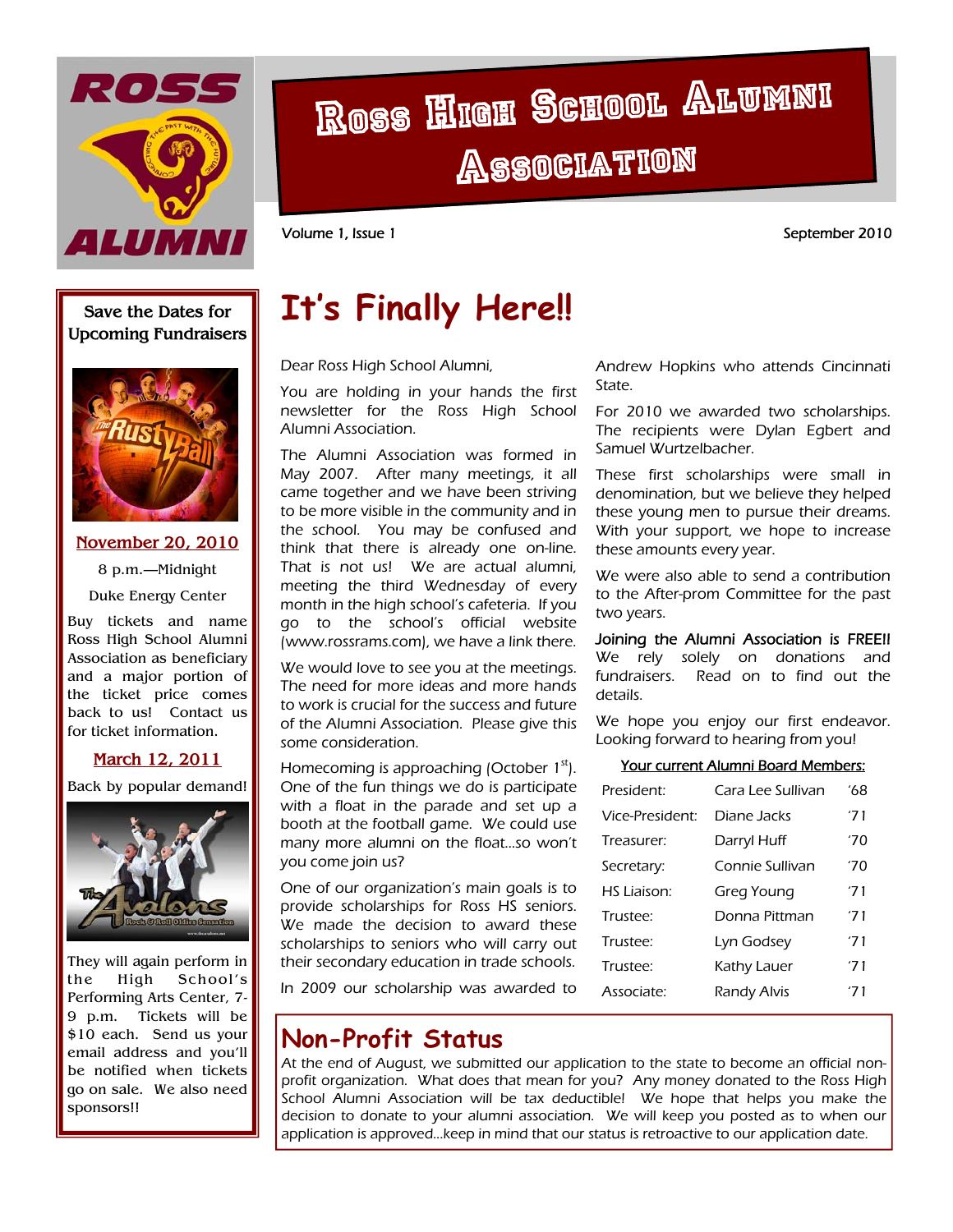### **Multi-Year Reunion in the Planning Stage**

A group from various Ross High School classes will join forces to celebrate their reunions in the fall of 2011. Our first planning meeting will be September  $29<sup>th</sup>$  at Pier 27, 7 p.m. We will open our reunion to all Ross Alumni who wish to attend. We would appreciate help from anyone who wants to participate and help plan this project. For more information or general questions, please contact Diane Jacks (513-237-2080) or Donna Eschenbrenner Pittman (513-738-2690).

The picture to the right was taken at a blended reunion held in October of 2006. Everyone there had a great time!



October 14, 2006 - Knights of Columbus

# **In Memoriam**

In memory of former students and friends who attended Ross and Morgan Schools, we have compiled a list to the best of our ability of those who died this year. If we have left anyone off, please accept our sincere apologies. We appreciate any help in keeping our list current, so please send your information to us at rossalumni@fuse.net.

#### Ross High School

| <b>Name</b>                   | <b>Class</b> | Date Died |  |
|-------------------------------|--------------|-----------|--|
| Louis "Dan" Loman             | 1965         | 1/23/10   |  |
| Karen Spurlock Mullins        | 1971         | 2/18/10   |  |
| Jane Eschenbrenner Crawford   | 1963         | 3/13/10   |  |
| Richard Johns, Jr.            | 1957         | 3/15/10   |  |
| Gary A. Landrum               | 1958         | 3/29/10   |  |
| Roderick "Rick" Jones, Jr.    | 1965         | 4/13/10   |  |
| Marcella Maybury Ferneding    | 1935         | 4/23/10   |  |
| Pat Ann Mehl O'Connor         | 1950         | 7/7/10    |  |
| <b>Steve Clay</b>             | 1968         | 7/15/10   |  |
| Jean Gabriel Stamler          | 1944         | 7/22/10   |  |
| Colleen McCreadie Hamilton    | 1945         | 8/6/10    |  |
| Dorothy Blankenship Withrow   | 1943         | 8/8/10    |  |
| Dorothy Perpingon Ervin       | 1952         | 8/22/10   |  |
| <b>Morgan High School</b>     |              |           |  |
| Marcella M. Roell Schoultheis | 1944         | 2/12/10   |  |
| Chester L. Starr              | 1942         | 5/11/10   |  |
| Arnold P. Reinhardt           | 1934         | 8/1/10    |  |
| <b>Teachers</b>               |              |           |  |
| Helen L. Snyder               |              | 4/23/10   |  |
| Andrew A. Ennis, Jr.          |              | 8/4/10    |  |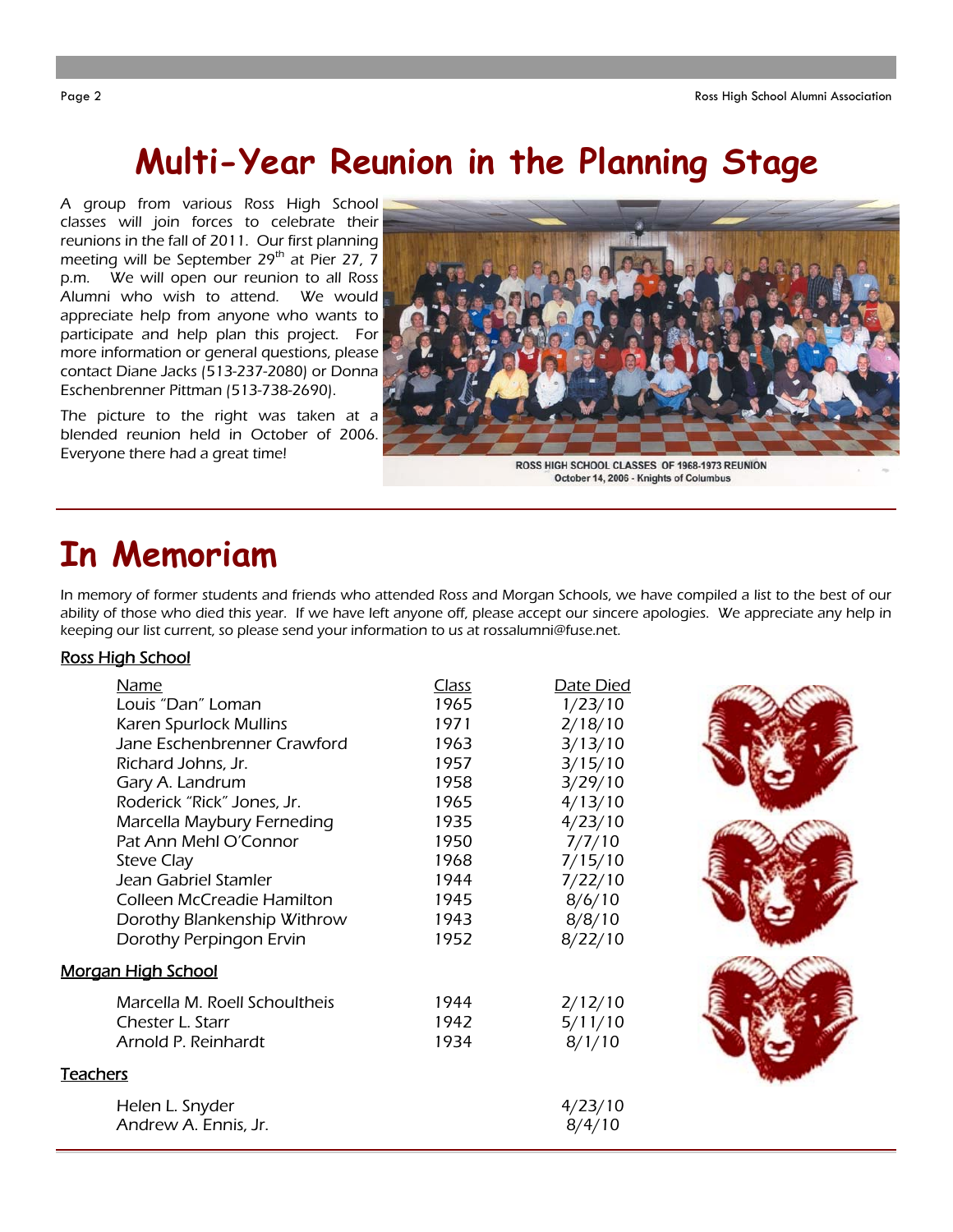## **We Need Your Help!**

The Ross Alumni Association is funded completely through donations and fundraisers. We have several fundraisers through the year to build our operating and scholarship funds and would love to have your help and support!

You may have seen some of your friends wearing the RHS Alumni T-shirts and sweatshirts! You can only purchase these through our organization, so call us, email us or stop by our table at football and basketball games and order a few shirts. Show the community that you are proud to be a Ross Alumni and support a good cause at the same time.

Last year a "Class Challenge" was initiated to spur a little friendly competition between all alumni classes. The object is to see which class would bring in the highest donations (all of which go to our scholarship fund). The winning class gets their class year added to a plaque which commemorates the challenge and will be

**Where Are They Now?** 

displayed in the high school. The 2009 winner was the class of 1971. Please join in the fun with your classmates, and perhaps your class will earn the bragging rights for 2010!

Another way to donate is by establishing a scholarship fund in memory of a loved one or family member. What a worthwhile tribute that would be! Ask us how to get that started for you.

Our biggest event so far has been The Avalons' Concert this past March. It truly was a "blast from the past!" Mark your calendar for March 12, 2011 because The Avalons will be back!! If you know someone who can help us with printing of posters, programs and tickets for this event, please let us know. We also need sponsors.

See the back of this newsletter for contact info and please get involved. Help us make a difference in the life of a future Ross graduate!

By Lyn Godsey



Shortly after we started the Ross High School Alumni Association, Cara Lee Sullivan (our president) received a very nice letter from a 1943 Morgan School alumnus, Dr. Bernice Cullinan, who lives on Park Avenue in New York City. This not only intrigued me, but the whole

alumni committee, as we read the letter. What really surprised us was that we couldn't remember ever hearing her name when we should have. How many people attended Morgan or Ross live on Park Avenue and retired as emeritus professor of reading from New York University?

"Bee" graduated from Morgan as Bernice E. Dees. She graduated from Ohio State in 1947 and began her teaching career. For fifteen years, she taught primarygrade students how to read. Being fascinated by the process of children learning to read and write, she continues to study it to this day.

This Morgan Alumni has over 140 published works in children's literature, and has written more than 30 books on literature for classroom teachers and librarians. She also has written a book for parents, Read to Me: Raising Kids Who Love to Read. And, she has written or cowritten children's books such as Mortimer Frog.

Her master's and doctorate degrees are from Ohio State University, where she became the study director for the federally funded Critical Reading Project. She also taught as an assistant professor at Ohio State before she moved to New York University. She taught at NYU for thirty years as associate and full professor, retiring as emeritus professor of reading. Bee is a past president of the International Reading Association, received the 2003 Outstanding Educator Award from the National Council of Teachers of English, inducted into the Reading Hall of Fame and The Ohio State University Hall of Fame, and selected as the recipient of the Arbuthnot Award for Outstanding Teacher of Children's Literature.

The Charles Dees (Morgan Class of 1942), Delores Dees Kees (Ross Class of 1947) and the Bernice Dees Cullinan Award is a scholarship available to a resident of Morgan Township attending Badin, Harrison or Ross High Schools and majoring in education to become a teacher.

This alumnus has had a distinguished career in education that started at Morgan school in 1943 and continues to this day at New York University. If you would like to get in touch with her, her address and email are in the Ross High School Alumni Directory, 2007.